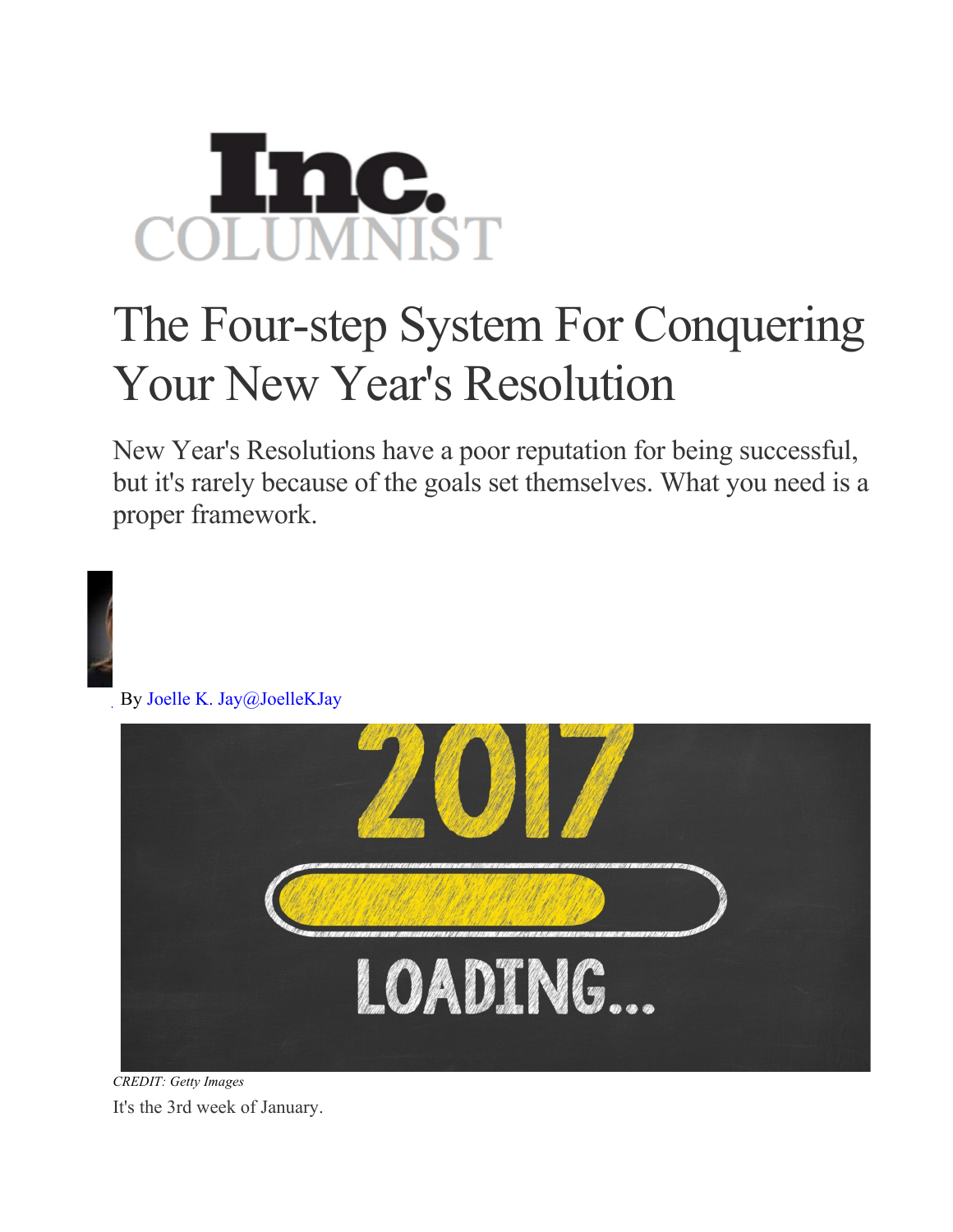How's that New Year's Resolution going?

New Year's Resolutions have a poor reputation for being successful, but it's rarely because of the goals set themselves. Your goals are important. You do want to achieve them. Sometimes people are quick to dismiss the value of New Year's Resolutions and even stop setting them - after all, what's the point, if you're not going to follow through? But if you set a resolution - or a goal - that matters to you, maybe the solution lies not in giving up but shoring up your chance to be successful.

What you need is a proper framework.

A framework is a way of thinking and doing things that you can count on to help you succeed. Without a framework, you're left to your own unreliable devices. Will power. Trying really hard. Both strategies that fail when your motivation wanes.

It's better to tackle your goals with a framework you can follow that will lead you through the hard times and help you stay motivated for the long term.

So how to you go from "trying really hard" to actually achieving your 2017 goals? Try this framework: problem, project, plan, and process.

Problem. Define the problem. We make changes when something is wrong and we want it to better. So what's wrong? What's the problem you're trying to solve?

Project. Once you've identified the problem, make solving it your new project. Aside from setting the goal ("Drop 10 pounds." "Increase revenue 10%." "Hire new team."), take the time to sit down and map out how you will achieve it.

Plan. Once you know how you want to tackle this project, put pen to paper and make the plan. What will you do, and when? What's your timeline? What are the milestones? What are the steps?

Process. A plan is only as good as the paper it's written on until you implement it, so the last step is to put a process into place. Decide when you will revisit the plan, and how often. Set about a regular routine of identifying the next immediate step; taking that step; evaluating the outcome; and revisiting the plan for the new next step. If you do this, achieving your goals is no harder than a walk through the park. You just take one step after another, until before you know it, you've arrived where you wanted to be.

Imagine the difference this could make for you in achieving your goals. Where once you had a feeble resolution ("Get my finances together") now you have clarity about the problem ("My finances are a